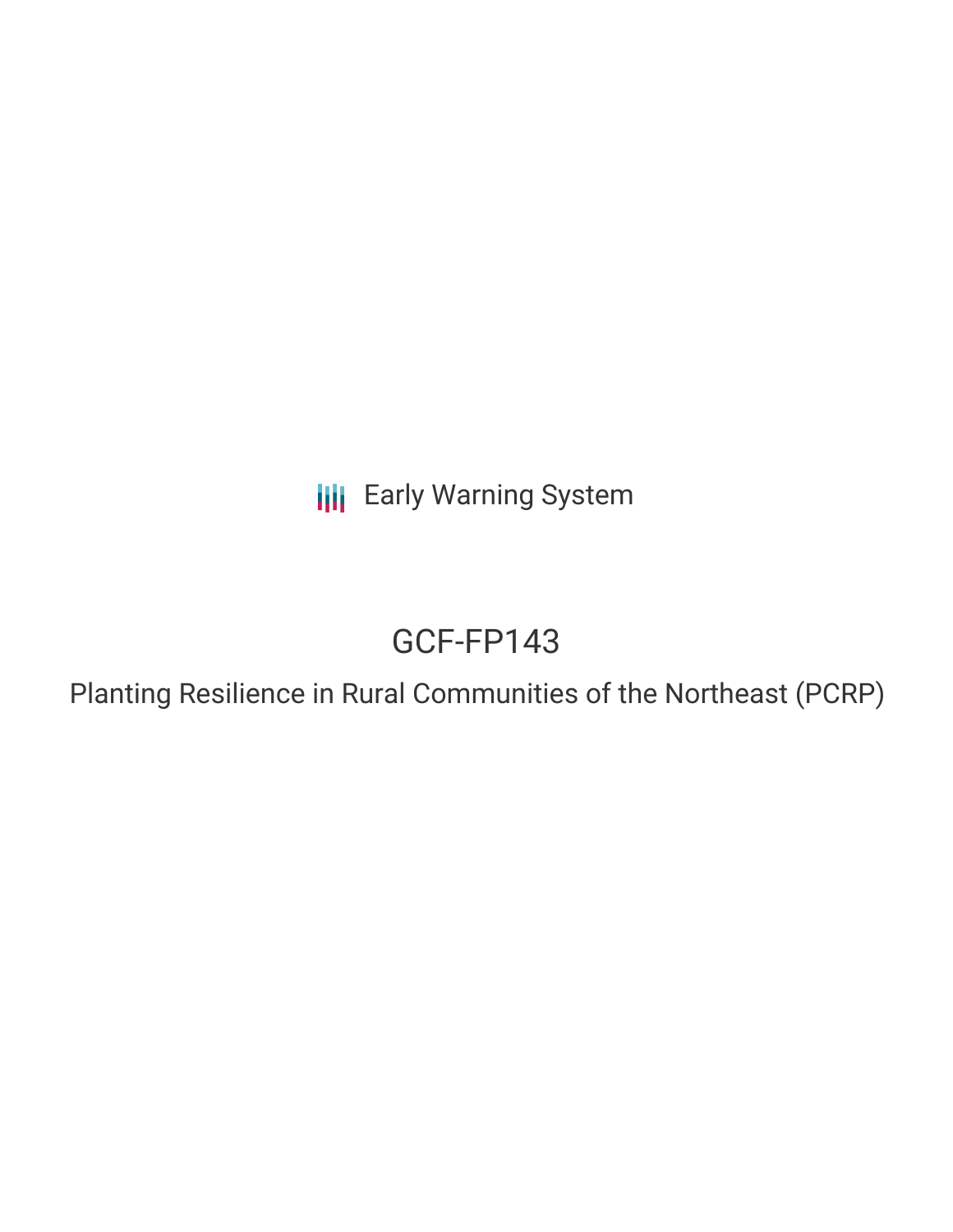

### **Quick Facts**

| <b>Countries</b>               | Brazil                                                                          |
|--------------------------------|---------------------------------------------------------------------------------|
| <b>Specific Location</b>       | Region of Northeast Brazil                                                      |
| <b>Financial Institutions</b>  | Green Climate Fund (GCF)                                                        |
| <b>Status</b>                  | Proposed                                                                        |
| <b>Bank Risk Rating</b>        | B                                                                               |
| <b>Voting Date</b>             | 2020-11-12                                                                      |
| <b>Borrower</b>                | Government of Brazil and International Fund for Agricultural Development (IFAD) |
| <b>Sectors</b>                 | Agriculture and Forestry, Climate and Environment, Water and Sanitation         |
| <b>Investment Type(s)</b>      | Grant, Loan                                                                     |
| <b>Investment Amount (USD)</b> | $$99.50$ million                                                                |
| <b>Loan Amount (USD)</b>       | $$65.00$ million                                                                |
| <b>Grant Amount (USD)</b>      | $$34.50$ million                                                                |
| <b>Project Cost (USD)</b>      | \$202.50 million                                                                |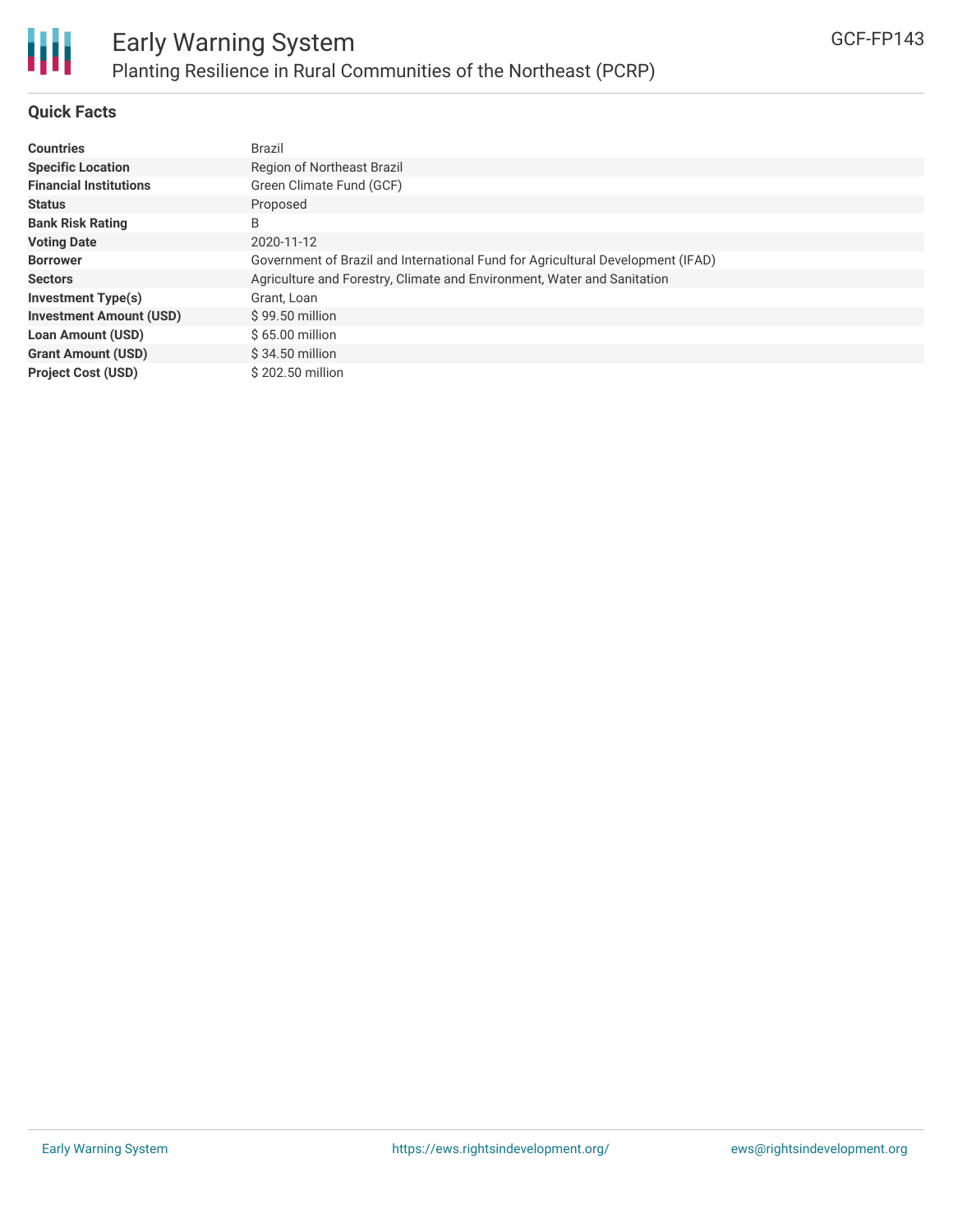

## **Project Description**

According to the implementing agencies, the project will be implemented in northeast Brazil, in a semi-arid area, where 21.3 million people live (12% of the national population). It aims to transform the productive systems of farmers to increase production and face the challenges presented by climate change.

It will consist of three components:

- Climate-resilient production systems.
- Access to water.
- Knowledge, management and expansion.

The result will be resilient agricultural systems which perform restored ecosystem functions, increased and stabilized family incomes providing food security, and incentives to the younger generations to stay involved in rural activities. It will benefit approximately 1,000,000 people in 250,000 family farms (of which 40% are women and 50% young), increase the resilience of agricultural production systems in 84,124 ha and restore degraded ecosystems of importance for the provision of environmental services . It will increase access to water for 36,000 families, increasing their resistance to droughts. It will be implemented through an alliance between IFAD, the GCF, the Government of Brazil and BNDES, mobilizing resources and giving lessons, both in Brazil and abroad.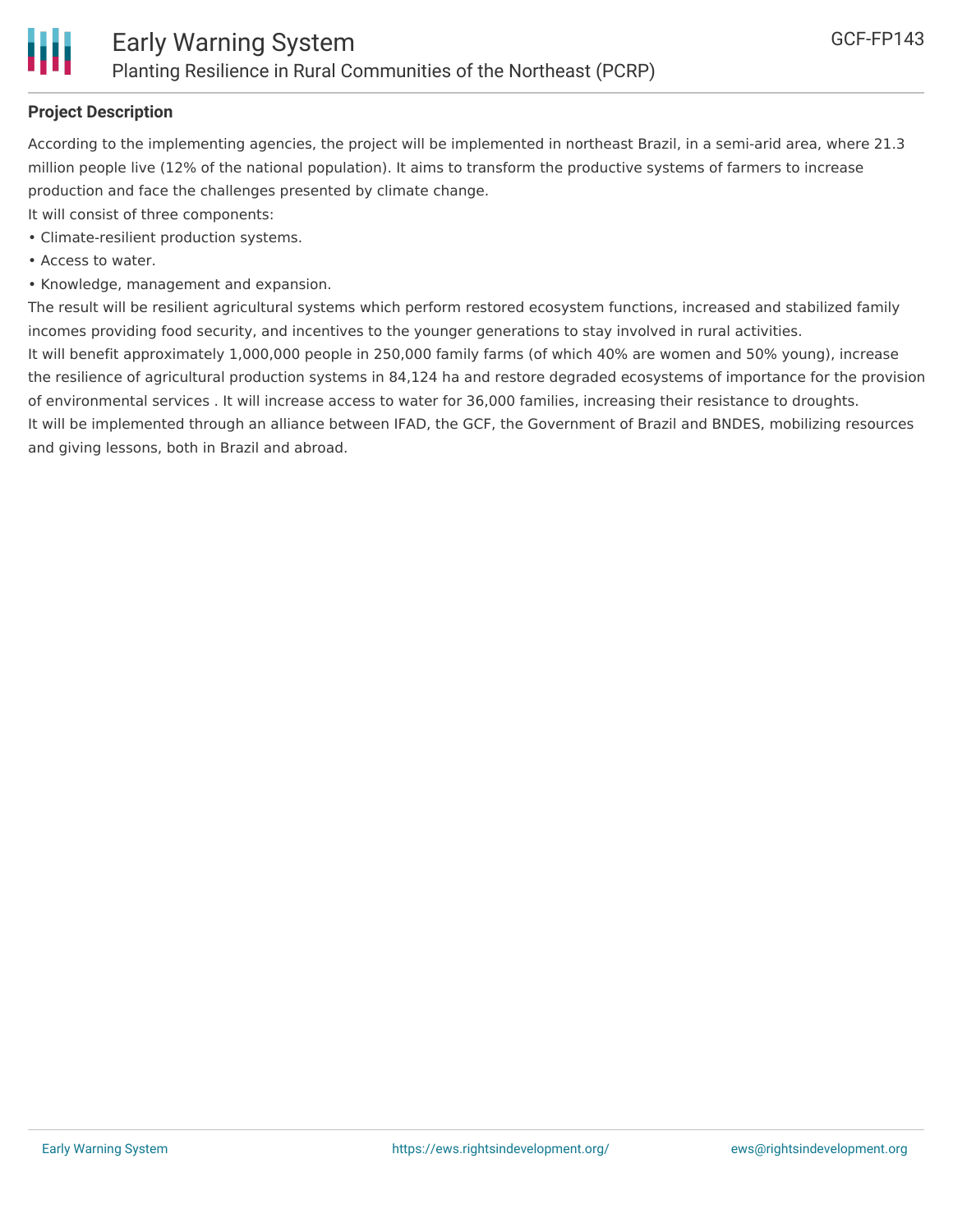

# Early Warning System Planting Resilience in Rural Communities of the Northeast (PCRP)

## **Investment Description**

• Green Climate Fund (GCF)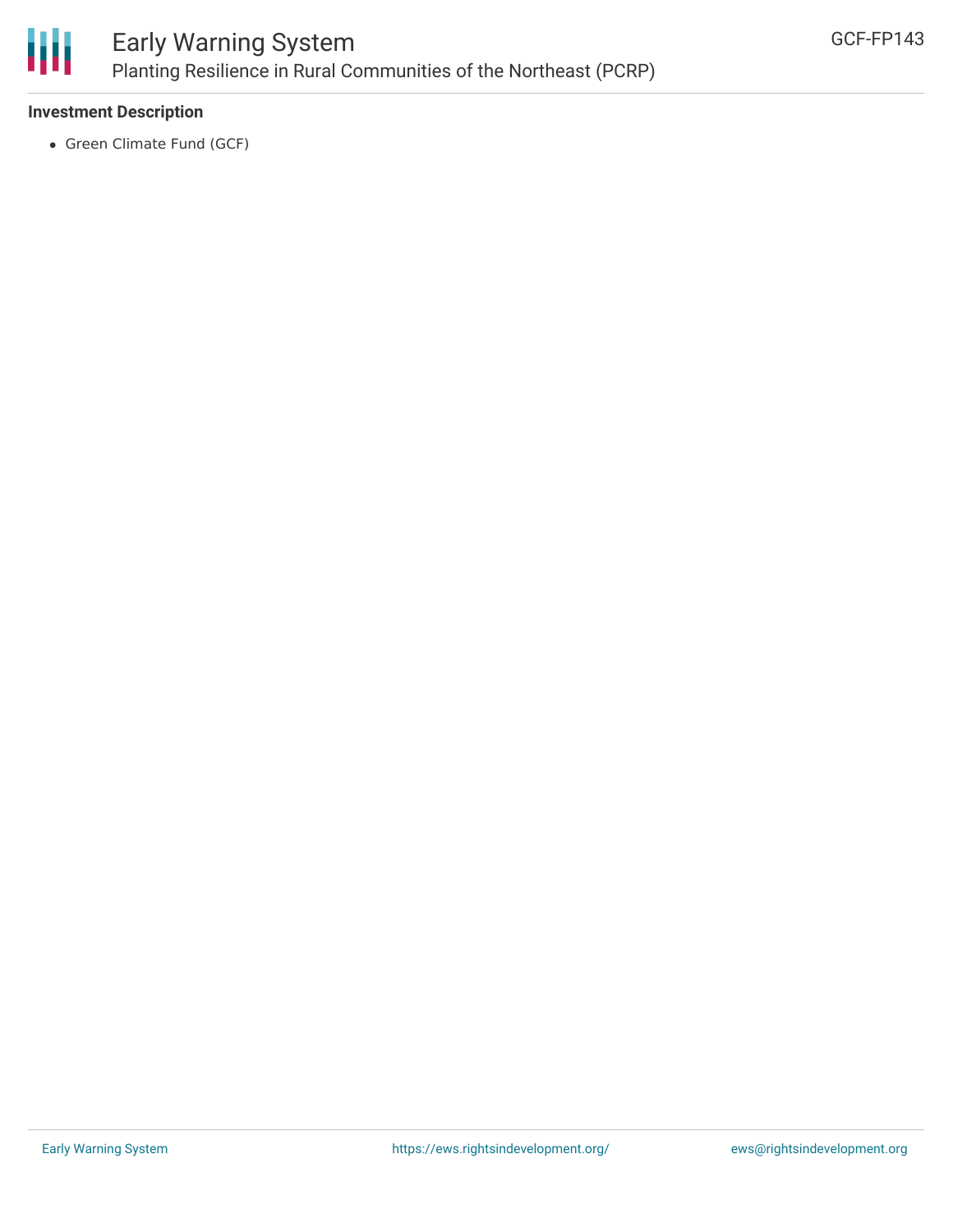

# Early Warning System

# Planting Resilience in Rural Communities of the Northeast (PCRP)

| <b>Private Actor 1 1 Role</b> | <b>Private Actor</b> Private Actor | l Sector | <b>Relation</b> Private Actor 2                                   | <b>Private Actor Private Actor</b><br>2 Role | 2 Sector                 |
|-------------------------------|------------------------------------|----------|-------------------------------------------------------------------|----------------------------------------------|--------------------------|
|                               |                                    | $\sim$   | Banco Nacional de Desenvolvimento Econômico e Social BNDES Client |                                              | $\overline{\phantom{a}}$ |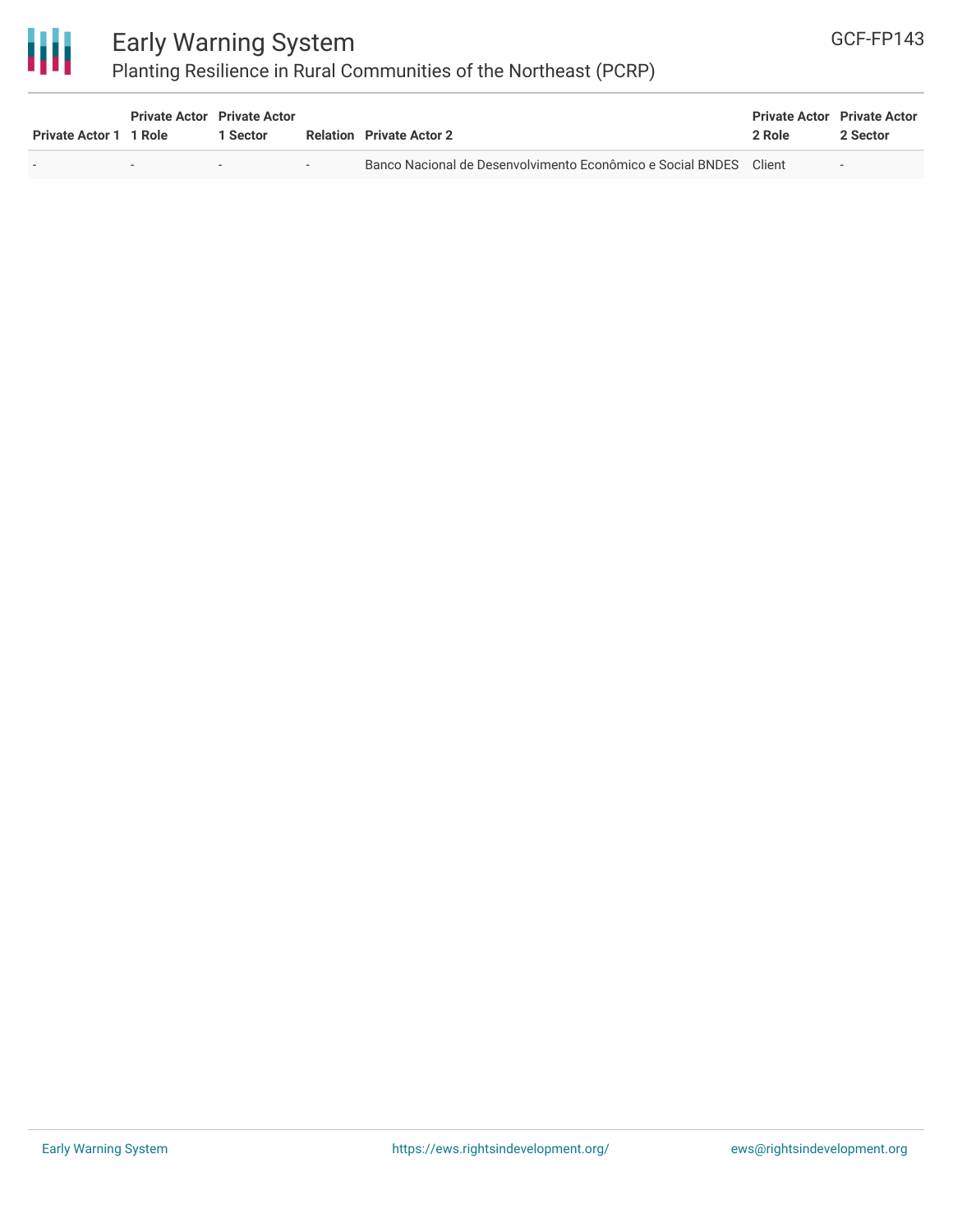

## **Contact Information**

IFAD

Frederico Lacerda

Country Operations Analyst

#### [f.lacerda@ifad.org](mailto:f.lacerda@ifad.org)

Claus Reiner

Country Director

#### [c.reiner@ifad.org](mailto:c.reiner@ifad.org)

Leonardo Bichara Rocha

Country Programme Officer

#### [l.bichararocha@ifad.org](mailto:l.bichararocha@ifad.org)

Cintia Guzman Valdivia

Programme Officer

#### [c.guzman@ifad.org](mailto:c.guzman@ifad.org)

Hardi M. W. Vieira

Country Programme Officer

#### [h.vieira@ifad.org](mailto:h.vieira@ifad.org)

Julio Worman

Country Programme Analyst – SSTC & KM Global Engagement, Partnerships and Resource Mobilization Division

#### [j.worman@ifad.org](mailto:j.worman@ifad.org)

Accountability and complaints procedures: <https://www.ifad.org/en/accountability-and-complaints-procedures>

Casa das Nações Unidas (ONU) Praça Municipal Thomé de Souza s/n Elevador Lacerda 40.020-010 Salvador - Bahia - Brazil

Banco Nacional de Desenvolvimento Econômico e Social (BNDES)1 Av. República do Chile, 100 - Centro Rio de Janeiro – RJ 20031-917 Brazil

# How to access the Ombudsperson?